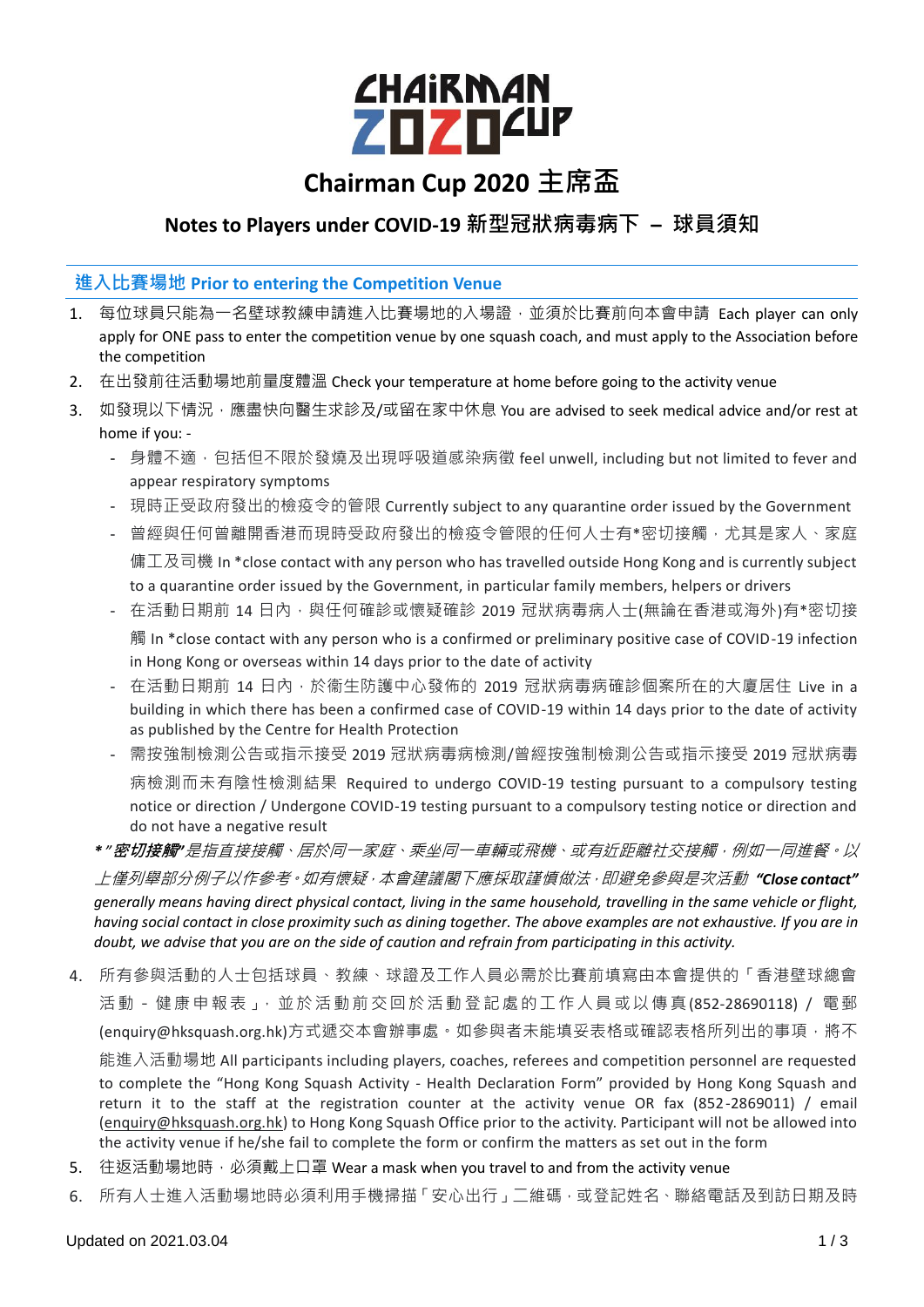間 All participants are required to scan the "LeaveHomeSafe" QR code or register their name, contact number and the date and time of visit before being allowed to enter the activity venue

- 7. 所有人士進入活動場地時必須量度體溫·體溫必須為攝氏 38 度以下 All participants must check their temperature before entering the activity venue, no entry allowed for person who has a temperature 38C or higher
- 8. 所有人士進入活動場地前後必須使用酒精搓手液,消毒雙手,並時刻注意個人衛生,保持雙手清潔 Use alcohol-based sanitize to sanitize the hands before entering the activity venue and after the activity, observe good personal hygiene at all times and keep hands clean

#### **Before Competition 比賽前**

- 1. 在等候比賽期間必須戴上口罩·並與其他人保持最少 1.5 米適當社交距離 Wear a mask and maintain a social distance of at least 1.5M with others when waiting for competition;
- 2. 如球員體溫為攝氏 38 度或以上、或出現、喉嚨痛、咳嗽、乏力、氣促、呼吸困難等症狀,應停止參與 比賽, 並盡早向醫生求診 Person with a temperature 38C or higher and/or any symptoms such as fever, sore throat, cough, malaise, shortness of breath, breathing difficulty should be refrained from the competition and seek for medical consultation immediately;
- 3. 場地將劃分為熱身區及比賽場地,球員請按照工作人員指示,到達指定熱身區進行暖身活動以準備出賽 The competition venue is divided into warm-up area and match court. Players are required to follow the instruction of the competition personnel to warm up at the designated area before match;
- 4. 用梘液和清水或以酒精搓手液清潔雙手 Wash hands with liquid soap and water or use alcohol-based sanitizer to perform hand hygiene
- 5. 清潔及消毒運動裝備 Clean and disinfect the sports gears

#### **During Competition on Court 在壁球場內進行比賽期間**

- 1. 必須遵守最新修訂的《預防及控制疾病(規定及指示)(業務及處所)規例》(第 599F 章) 規定, 在壁球場內不得 進行多於法例指定人數(包括教練)的訓練/活動 Follow the most updated Prevention and Control of Disease (Requirements and Directions) (Business and Premises) Regulation (Cap. 599F), no more than the restricted numbers of persons (including coach) in each group is allowed in a squash court
- 2. 必須遵守最新修訂的《預防及控制疾病 ( 禁止羣組聚集 ) 規例》(第 599G 章) 規定, 在壁球場外不得多於法 例指定人數聚集 Follow the most updated Prevention and Control of Disease (Prohibition on Group Gathering) Regulation (Cap.599G), no more than the restricted numbers of persons (including coach) is allowed outside the squash court
- 3. 必須遵守最新修訂的《預防及控制疾病(佩戴口罩)規例》(第 599I 章) 規定,在指定情況下必須佩戴口罩 Follow the most updated Prevention and Control of Disease (Wearing of Mask) Regulation (Cap.599I), wear a mask whenever required
- 4. 只准球員開/閂球場門 Only players can open and close the court door;
- 5. 在球證批准下,球員需要自行使用消毒用品清潔球場地面 During play, players are required to wipe the court floor with sanitized equipment as approved by the match referee;
- 6. 雙手不要擦拭牆身及玻璃。如有需要,應用個人毛巾或護腕擦去手上的汗水 Do not wipe your hands on the walls and glasses. Use your towel or wristband to dry your hands, if necessary;
- 7. 容許球員每 10 球有 20 秒暫停時間用自備毛巾抺走汗水。球證會嚴格執行處理拖延時間的行為 Players will be permitted a 20 second break every 10 rallies to use the towel and remove sweat. Time-wasting will be firmly dealt with by the match referee;
- 8. 盡量減少不必要的身體接觸,例如以球拍互碰一下代替於比賽前後握手 Avoid any body contacts, e.g. participants may tap rackets instead of shaking hands after play;
- 9. 避免觸摸眼睛、鼻和口。Avoid touching eyes, nose and mouth;